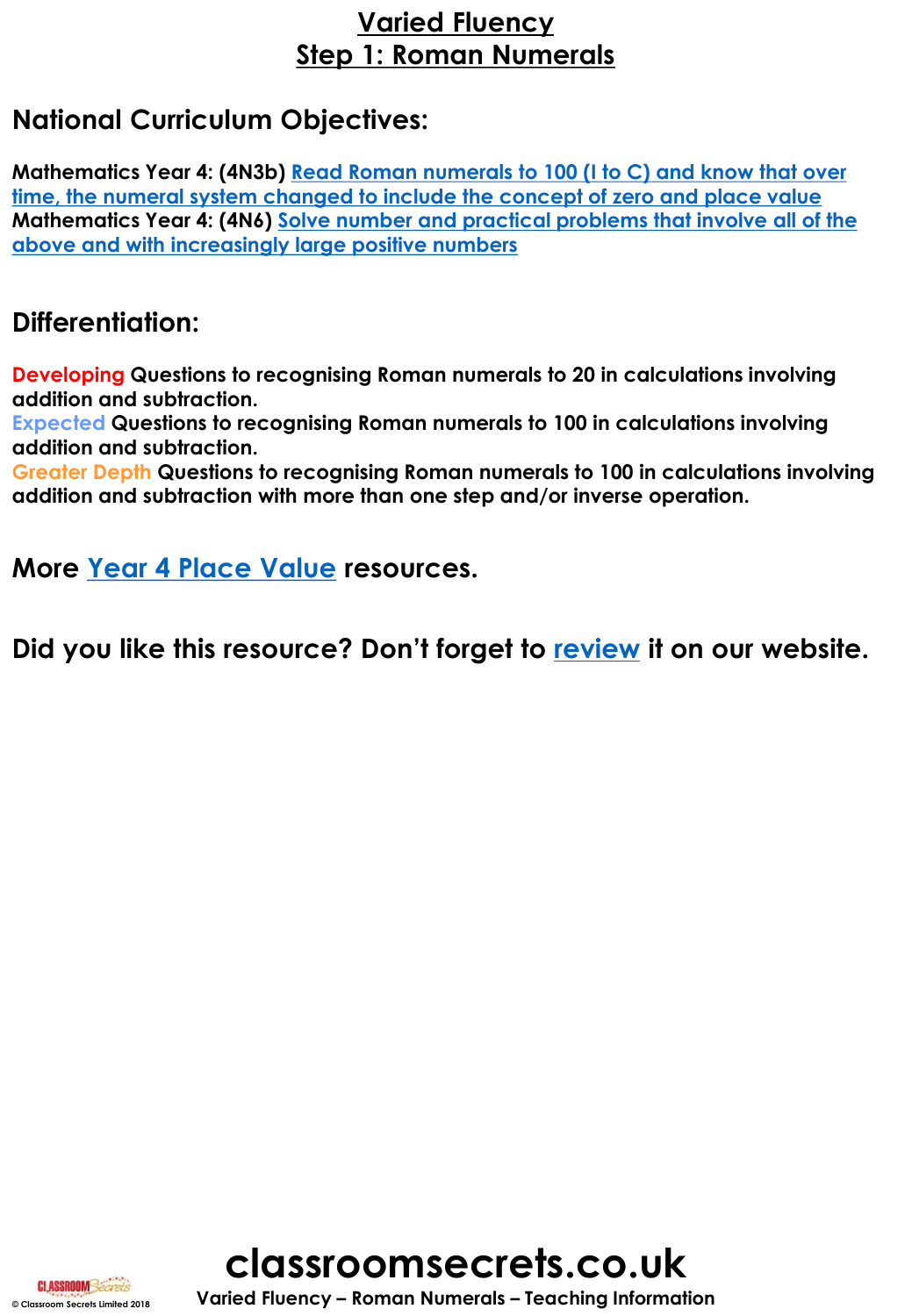## **Roman Numerals Roman Numerals**



**© Classroom Secrets Limited 2018 Varied Fluency – Roman Numerals – Year 4 Developing**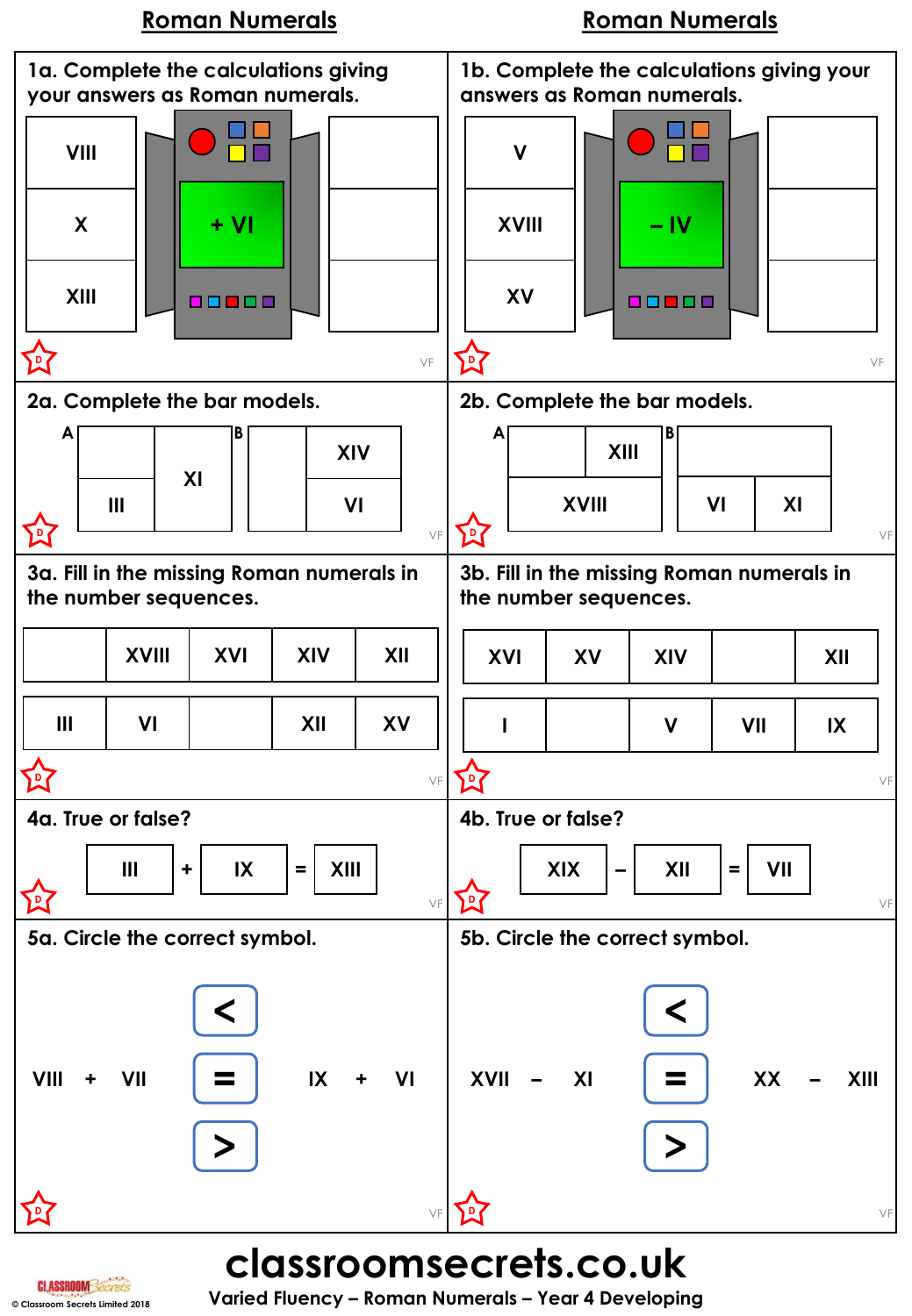## **Roman Numerals Roman Numerals**



**CLASSROOM Secrets**<br> **SCLASSROOM Secrets Limited 2018 Varied Fluency – Roman Numerals – Year 4 Expected**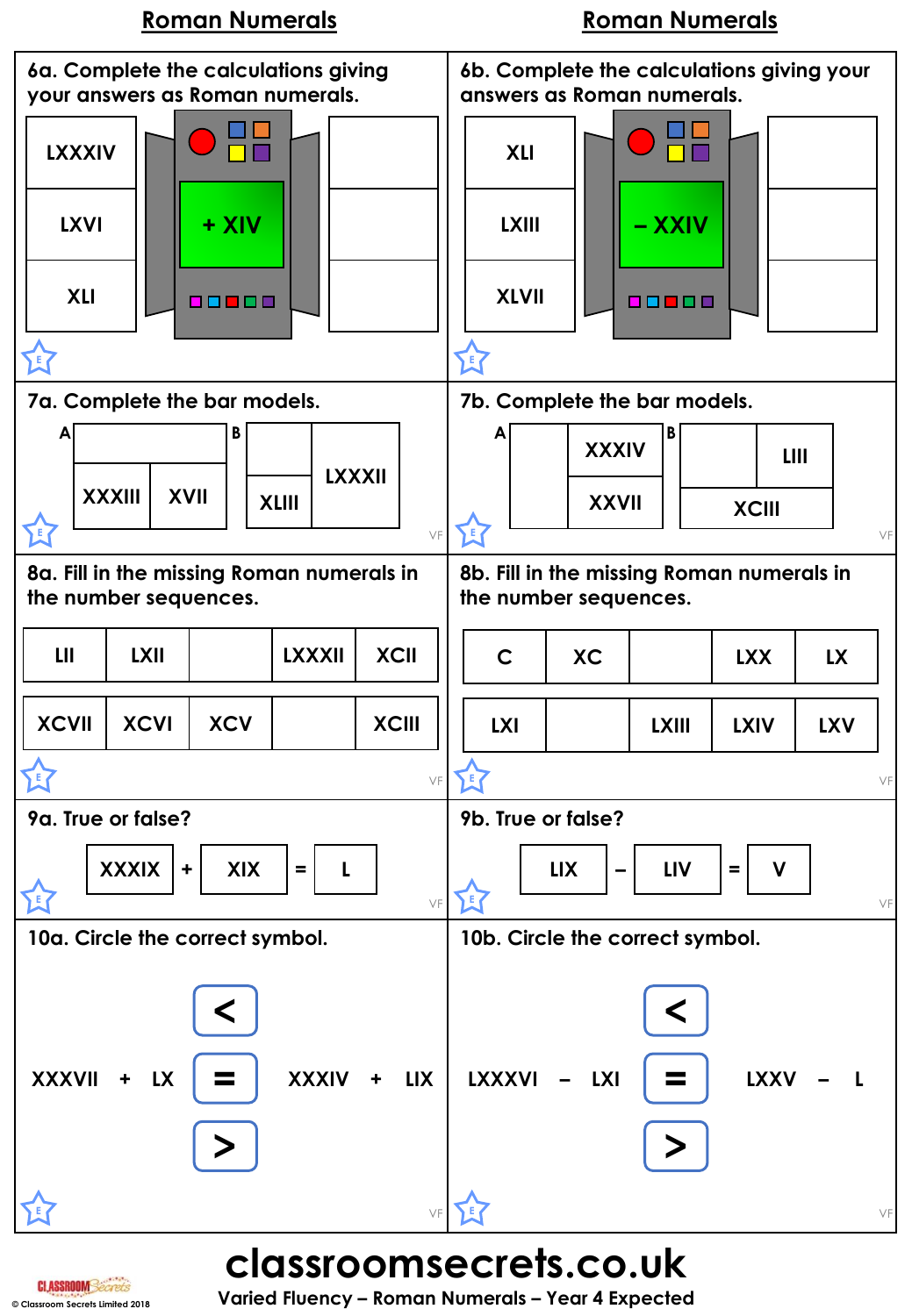## **Roman Numerals Roman Numerals**



# **© Classroom Secrets Limited 2018 Varied Fluency – Roman Numerals – Year 4 Greater Depth**